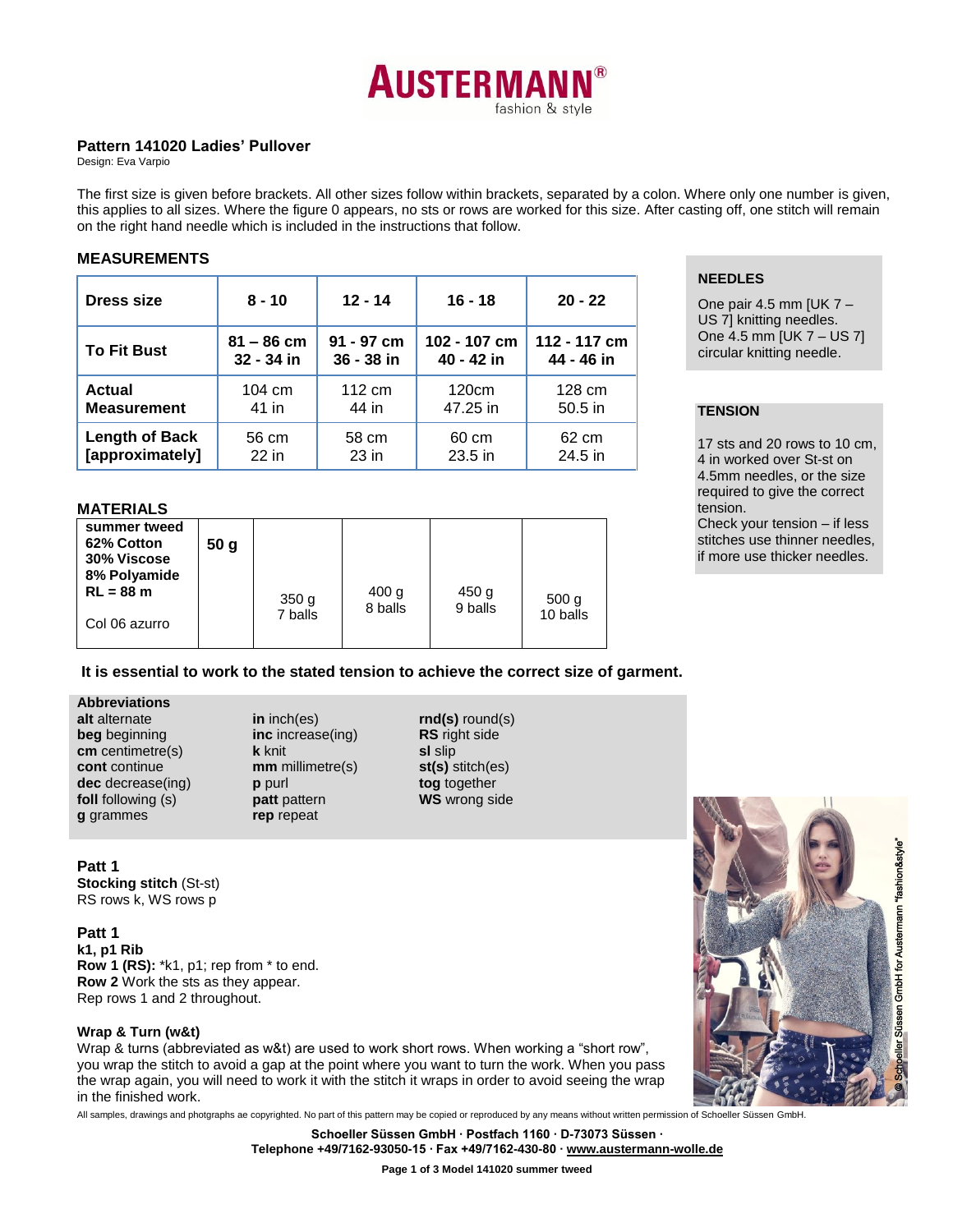

#### **On a knit row:**

**1.** Work to last st before wrap, sl next st purl-wise to RH needle, pass yarn from back to front, slip st back to LH needle.

**2.** Turn to work purl row, passing yarn to front of work. When you work the next st, make sure you pull yarn snuggly enough so there is no gap. Take care not to pull so tightly that you distort the st.

#### **On a purl row:**

**1.** Work to last st before wrap, sl next st purl-wise to RH needle, pass yarn from front to back, slip st back to LH needle.

**2.** Turn to work knit row, passing yarn to back of work. When you work the next st, make sure you pull yarn snuggly enough so there is no gap. Take care not to pull so tightly that you distort the st.

#### **When you come to a wrapped stitch in subsequent rows:**

**For knit sts:** Lift the wrap onto the RH needle from the front and work it together with the st it wraps.

**For purl sts:** Lift the wrap onto the RH needle from the *right side* of the work and place it on the LH needle. Work it together with the st it wraps.

### **PULLOVER**

#### **BACK**

Using 4.5 mm needles, cast on 88 [96:104:110] sts. **1st row (RS):** \*k1, p1; rep from \* to end. **2nd row:** Work the sts as they appear. These 2 rows form k1, p1 Rib. Work in k1, p1 Rib for 2 cm, ending with RS facing for next row.

Cont in St-st until work meas 56 [58:60:62] cm from beg, ending with RS facing for next row.

Cast off 27 [31:35:38] sts at beg of next 2 rows. Place centre 34 sts on a st holder.

### **FRONT**

Work same as Back until work meas 40 [42:44:46] cm from beg, ending with RS facing for next row.

**Neck Shaping**

**Next row (RS):** Patt 38 [42:46:49] sts, turn and work over these sts only as foll:

**Next row (WS): Patt to end.** 

**Next row (RS):** Patt 33 [37:41:44] sts, w&t.

**Next row (WS): Patt to end.** 

**Next row (RS):** Patt 30 [34:38:41] sts, w&t.

**Next row (WS): Patt to end.** 

**Next row (RS):** Patt 29 [33:37:40] sts, w&t.

**Next row (WS): Patt to end.** 

**Next row (RS):** Patt 28 [32:36:39] sts, w&t.

**Next row (WS): Patt to end.** 

**Next row (RS):** Patt 27 [31:35:38] sts, w&t.

**Next row (WS): Patt to end.** 

**Next row (RS):** Cast off 27 [31:35:38] sts.

Next row (RS): Place centre 12 sts on a holder, rejoin yarn and patt 38 [42:46:49] sts on other half of neck.

**Next row (WS):** Patt 33 [37:41:44] sts, w&t.

**Next row (RS): Patt to end.** 

**Next row (WS):** Patt 30 [34:38:41] sts, w&t.

**Next row (RS):** Patt to end.

**Next row (WS):** Patt 29 [33:37:40] sts, w&t.

**Next row (RS): Patt to end.** 

**Next row (WS):** Patt 28 [32:36:39]sts, w&t.

**Next row (RS): Patt to end.** 

**Next row (WS):** Patt 27 [31:35:38] sts, w&t.

**Next row (RS): Patt to end** 

**Next row (WS):** Cast off 27 [31:35:38] sts.

### **SLEEVES (both alike)**

Using 4.5 mm needles, cast on 36 [40:42:42] sts. Work in k1, p1 Rib for 3 cm. Cont in St-st and inc 1 st each side every foll 8th row 10 [10:8:3] times and every foll 6th row 0 [0:2:8] times = 56 [60:62:64] sts. Cont in patt as set until work meas 48 [46:44:42] cm from beg. Cast off sts. Work 2nd sleeve in same way.

All samples, drawings and photgraphs ae copyrighted. No part of this pattern may be copied or reproduced by any means without written permission of Schoeller Süssen GmbH.